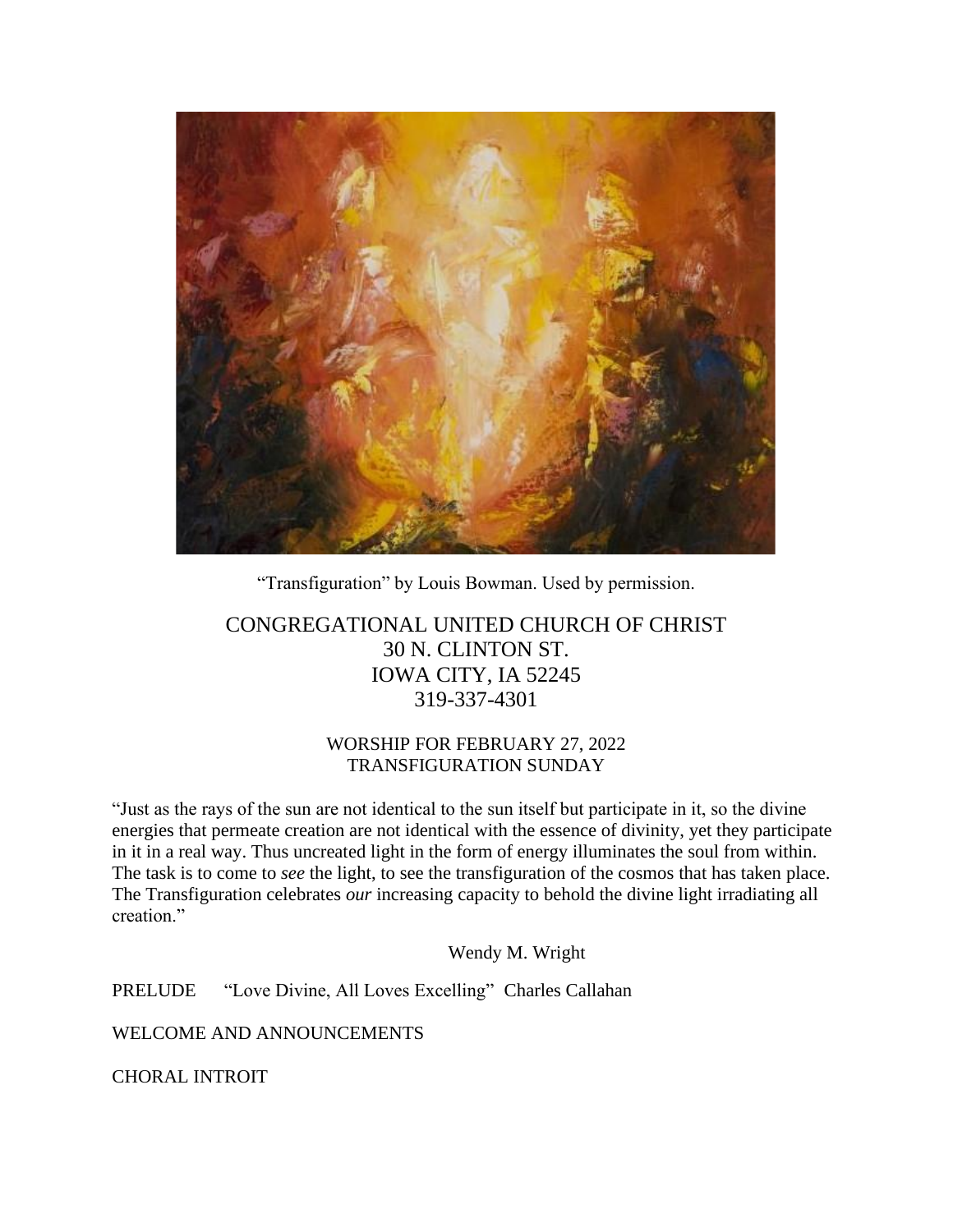\*CALL TO WORSHIP

God who said, "Out of darkness the light shall shine!"

**is the same God who made light shine in our hearts to bring us the knowledge of God's glory shining in the face of Christ.**

Friends, we are now God's children; it does not yet appear what we shall be.

**What we do know is this: When Christ is revealed, we will be like Christ, for we shall see Christ just as Christ is.**

\*HYMN 474 "O Splendor of God's Glory Bright" (The music and lyrics can be viewed [here.\)](https://hymnary.org/hymn/PH1990/474)

**O splendor of God's glory bright, From light eternal bringing light; Thou light of life, light's living spring, True day, all days illumining.**

**Come, Holy Sun of heavenly love, Shower down Thy radiance from above, And to our inward hearts convey The Holy Spirit's cloudless ray.**

**O joyful be the passing day With thoughts as clear as morning's ray, With faith like noontide shining bright, Our souls unshadowed by the night.**

**O Lord, with each returning morn Thine image to our hearts is born; O may we ever clearly see Our Savior and our God in Thee!**

#### \*OPENING PRAYER

**From our hearts, O God, we thank you for the day newly begun: for sleep behind us, light upon us, love around us; for the needs and hopes that we have in common with all people and for all that we hold in common with followers of Christ throughout the earth. God of darkness and dawn, shine into our lives at this hour. Awaken us with wonder; renew our hope and lift us above our despair. May we worship you now in spirit and in truth and serve you this day with gladness. Amen.**

ANTHEM "Anthem for Transfiguration" arr. Paul W. Hofreiter

TIME OF PRAYER Prayers of the People Silent Prayer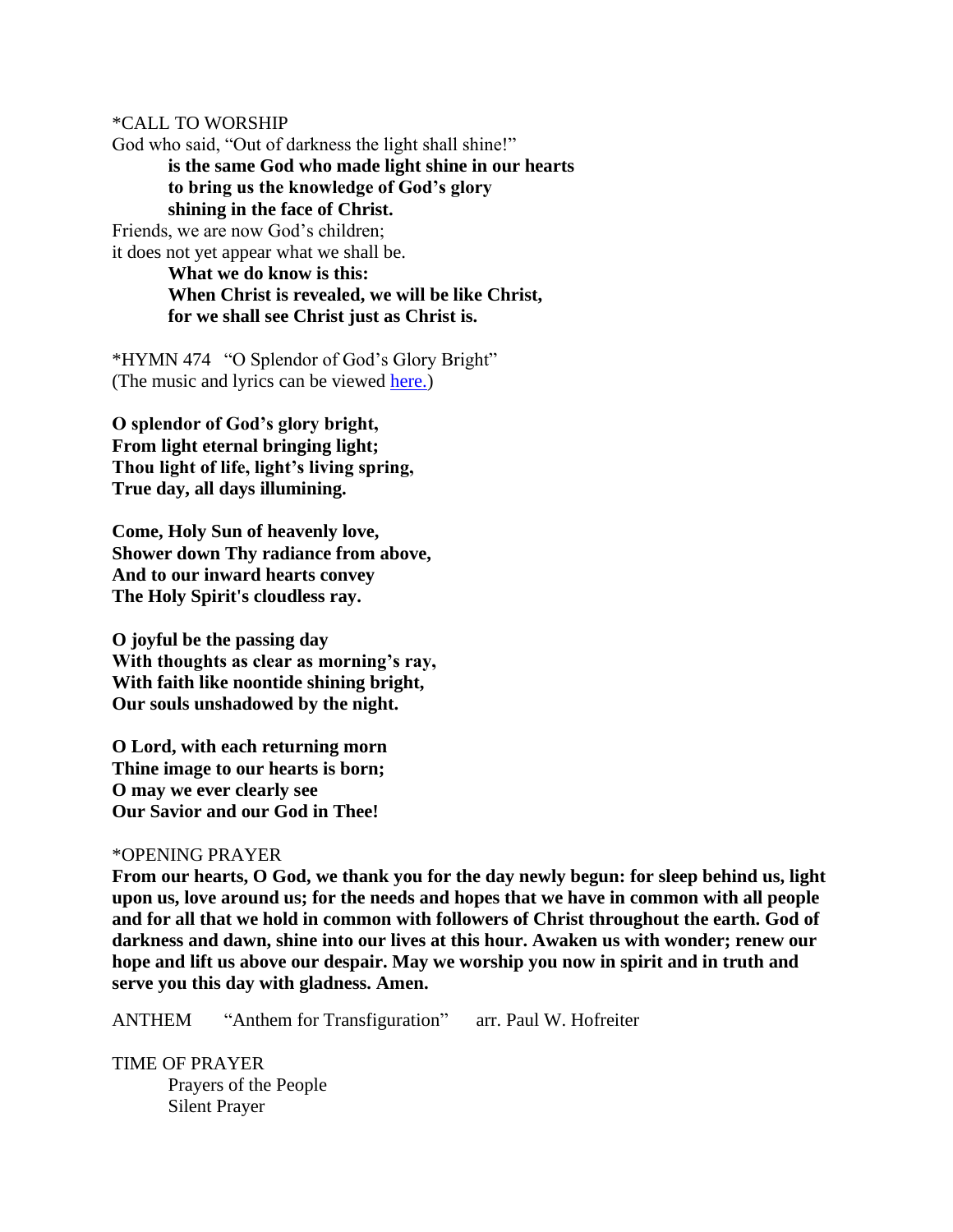The Prayer of Our Savior

**Our Father, who art in heaven, hallowed be thy name, thy kingdom come, thy will be done, on earth as it is in heaven. Give us this day our daily bread; and forgive us our debts, as we forgive our debtors; and lead us not into temptation, but deliver us from evil. For thine is the kingdom, and the power, and the glory, forever. Amen.** Choral Response

SERVICE OF GIVING

 Invitation Offertory "Andante" Francis Linley \*Response **Praise God, from whom all blessings flow, Praise God, all creatures here below, Praise God above, you heavenly hosts Creator, Christ, and Holy Ghost. Amen. \***Prayer of Dedication

(At this time, children are dismissed to attend Children's Church.)

SCRIPTURE LESSON Exodus 34:29-35

PSALM 99 The Lord is Sovereign; let the people tremble; **the Lord is enthroned upon the cherubim; let the earth shake.** The Lord is great in Zion and is high above all peoples. **Let them confess the name of the Lord, which is great and awesome; the Lord is the Holy One.** "O mighty Sovereign, lover of justice, you have established equity; you have executed justice and righteousness in Jacob." **Proclaim the greatness of the Lord our God, and fall down before the footstool of the Holy One.** Moses and Aaron among your priests and Samuel among those who call upon your name, they called upon you, O Lord, and you answered them. **You spoke to them out of the pillar of cloud; they kept your testimonies and the decree that you gave them.** O Lord our God, you answered them indeed; you were a God who forgave them, yet punished them for their evil deeds. **Proclaim the greatness of the Lord our God and worship upon God's holy hill; for the Lord our God is the Holy One.**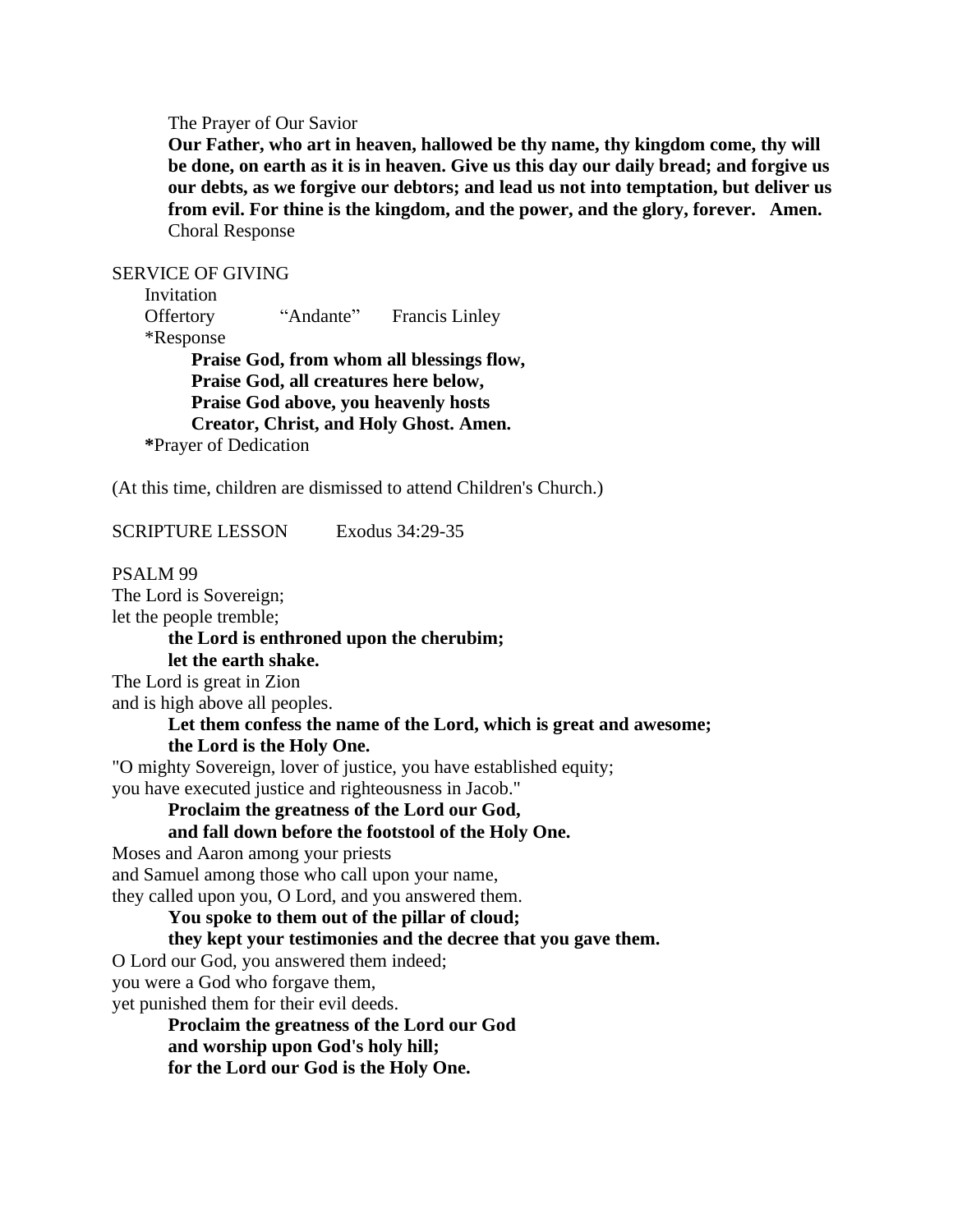#### SCRIPTURE LESSON Luke 9:28-36

SERMON "Where Are We Headed"

\*HYMN 376 "Love Divine, All Loves Excelling" (The music and lyrics can be viewed [here.\)](https://hymnary.org/media/fetch/96255)

**Love divine, all loves excelling, Joy of heaven to earth come down, Fix in us Thy humble dwelling, All Thy faithful mercies crown! Jesus, Thou art all compassion, Pure, unbounded love Thou art; Visit us with Thy salvation, Enter every trembling heart.**

**Breathe, O breathe Thy loving Spirit Into every troubled breast! Let us all in Thee inherit, Let us find that second rest; Take away the love of sinning; Alpha and Omega be; End of faith, as its beginning, Set our hearts at liberty.**

**Come, Almighty to deliver, Let us all Thy life receive; Suddenly return, and never, Nevermore Thy temples leave. Thee we would be always blessing, Serve Thee as Thy hosts above, Pray, and praise Thee without ceasing, Glory in Thy perfect love.**

**Finish, then, Thy new creation; Pure and spotless let us be; Let us see Thy great salvation Perfectly restored in Thee; Changed from glory into glory, Till in heaven we take our place, Till we cast our crowns before Thee, Lost in wonder, love, and praise.**

#### \*BENEDICTION

\*CHORAL RESPONSE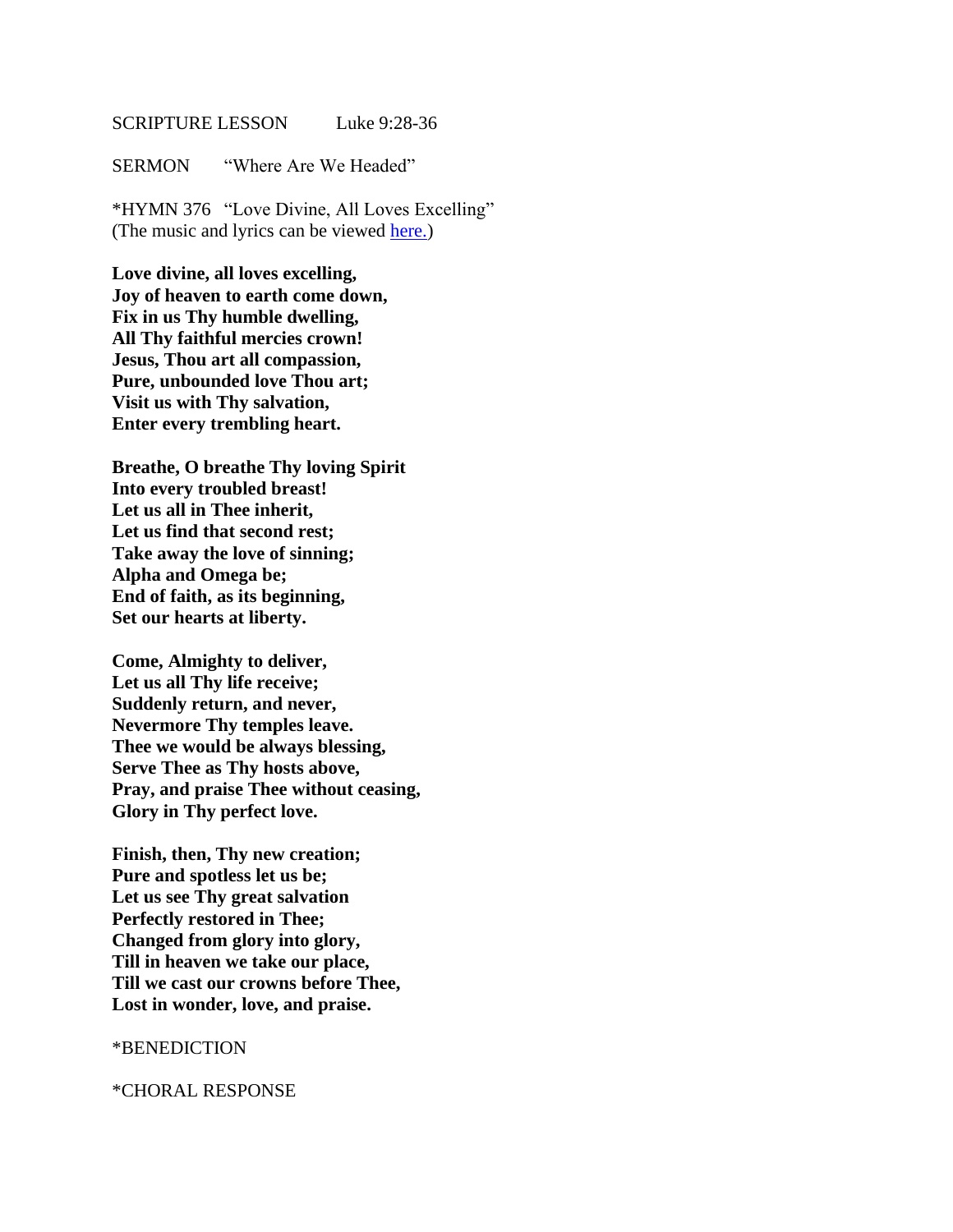### POSTLUDE "Agincourt Hymn" John Dunstable

| Minister:                        | The Rev. Bill Lovin    |
|----------------------------------|------------------------|
| Director of Children's Programs: | The Rev. Ann Molsberry |
| Organist:                        | <b>Bill Crouch</b>     |
| <b>Choir Director</b>            | Chris Nakielski        |
| Office Manager                   | Jenn Harden            |
|                                  |                        |

**WE'RE GLAD THAT YOU HAVE JOINED US FOR WORSHIP THIS MORNING.** We are putting the safety of both the vaccinated and the unvaccinated in our congregation and the community first. Masks are required for all people in all parts of the building. We will keep social distance in the pews. While there is no coffee hour, worshippers may talk with each other in Rockwood Hall as they leave.

### **WE ARE NOW LIVE STREAMING OUR WORSHIP SERVICES AT 10:15 ON**

**SUNDAY MORNING.** You can join us online in real time at [https://vimeo.com/event/1424751.](https://vimeo.com/event/1424751) This streaming address is the same each week.

**RECORDINGS OF THE WORSHIP SERVICES** are posted after worship on Sunday at [https://vimeo.com/channels/1547852.](https://vimeo.com/channels/1547852) The recordings remain up permanently, so you can watch past worship services at your convenience or recommend them to a friend.

**FLOWERS FOR WORSHIP SERVICES—**If you would like to contribute flowers for the worship services on upcoming Sundays please call the office to let Jenn know or sign up on the sheet in Rockwood Hall.

**ASH WEDNESDAY PANCAKE SUPPER!** Hosted by the Board of Christian Education on Ash Wednesday, March 2, 2022. Serving 6-7PM. Ash Wednesday service 7PM. REAL Maple Syrup, seating inside OR outside with a bonfire! Come eat breakfast for dinner with your church family. A Free Will Offering will be taken for expenses

**CONGREGATIONAL UCC BEGINS THE SEASON OF LENT WITH A SPECIAL ASH WEDNESDAY WORSHIP SERVICE** in the sanctuary at 7:00 p.m. on March 2. This will be quiet service of music and prayer. Worship on the First Sunday of Lent, March 6, will include a celebration of the sacrament of communion.

**THE CHURCH COUNCIL IS FORMING A SAFETY COMMITTEE** to review building security and related issues. If you would like to be a part of this important work, please talk with John Fieselmann or call the church office at 319-337-4301.

**THE SHELTER HOUSE BOOK SALE** will be held March 26-27. Book donations and volunteer sorting have begun at the Old Antique Car Museum – 860 Quarry Road, Coralville. Our church has historically been a strong supporter of this sale. At the last sale we earned \$21,000 for Shelter House, working side by side with many other community volunteers. Please